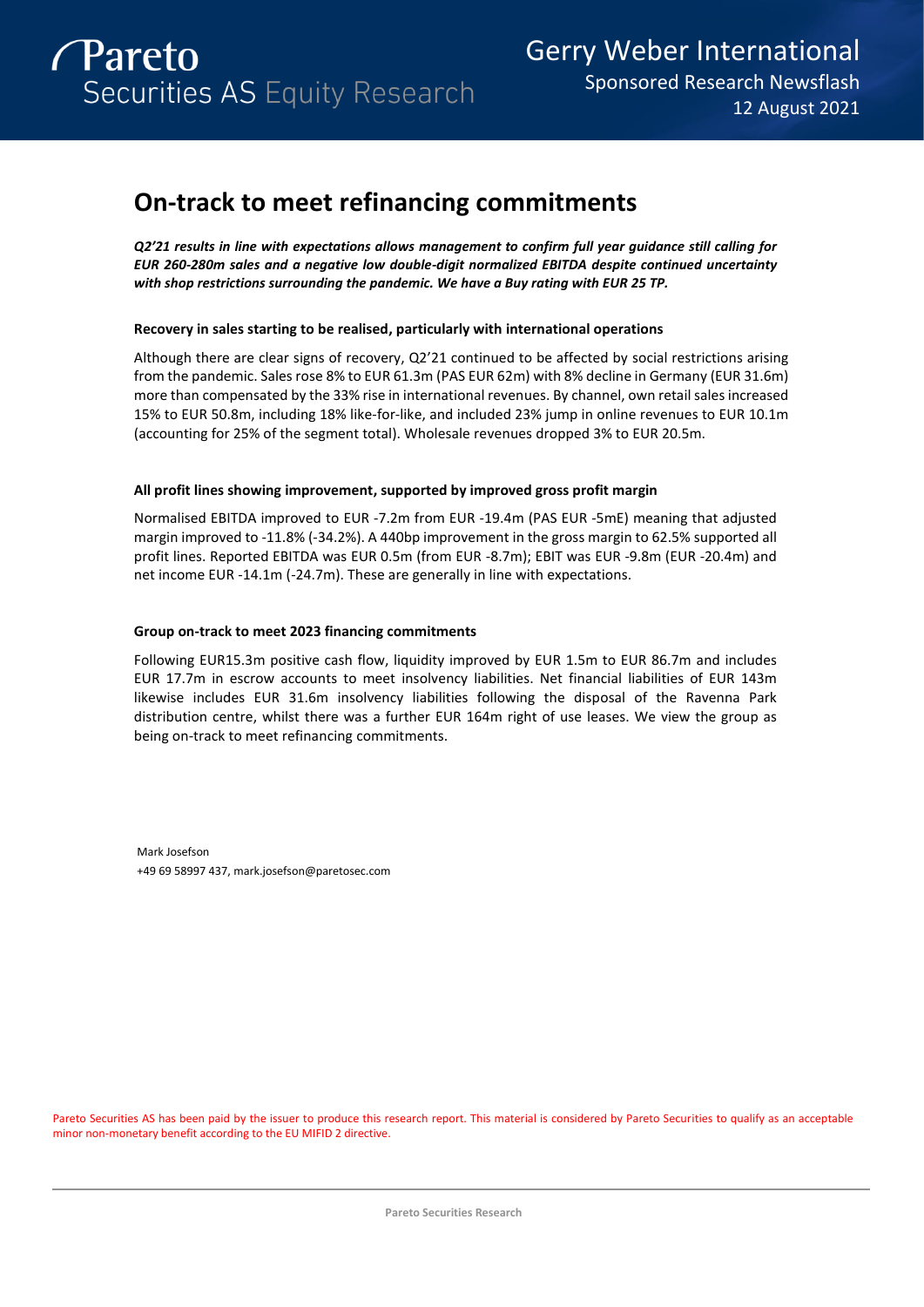### **Disclaimer and legal disclosures**

#### **Origin of the publication or report**

This publication or report originates from Pareto Securities AS, reg. no. 956 632 374 (Norway), Pareto Securities AS, Frankfu rt branch, reg. no. DE 320 965 513 / HR B 109177 (Germany) or Pareto Securities AB, reg. no. 556206-8956 (Sweden) (together the Group Companies or the "Pareto Securities Group") acting through their common unit P areto Securities Research. The Group Companies are supervised by the Financial Supervisory Authority of their respective home countries.

#### **Content of the publication or report**

This publication or report has been prepared solely by Pareto Securities Research.

Opinions or suggestions from Pareto Securities Research may deviate from recommendations or opinions presented by other departments or companies in the Pareto Securities Group. The reason may typically be the result of differing time horizons, methodologies, contexts or other factors.

#### **Sponsored research**

Please note that if this report is labelled as "sponsored research" on the front page, Pareto Securities has entered into an agreement with the company about the preparation of research reports and receives compensation from the company for this service. Sponsored research is prepared by the Research Department of Pareto Securities without any instruction rights by the company. Sponsored research is however commissioned for and paid by the company and such material is considered by Pareto Securities to qualify as an acceptable minor non-monetary benefit according to the EU MiFID II Directive.

#### **Basis and methods for assessment**

Opinions and price targets are based on one or more methods of valuation, for instance cash flow analysis, use of multiples, behavioral technical analyses of underlying market movements in combination with considerations of the market situation and the time horizon. Key assumptions of forecasts, price targets and projections in research cited or reproduced appear in the research material from the named sources. The date of publication appears from the research material cited or reproduced. Opinions and estimates may be updated in subsequent versions of the publication or report, provided that the relevant company/issuer is treated anew in such later versions of the publication or report.

Pareto Securities Research may provide credit research with more specific price targets based on different valuation methods, including the analysis of key credit ratios and other factors describing the securities creditworthiness, peer group analysis of securities with similar creditworthiness and different DCF-valuations. All descriptions of loan agreement structures and loan agreement features are obtained from sources which Pareto Securities Research believes to be reliable, but Pareto Securities Research does not represent or warrant their accuracy. Be aware that investors should go through the specific complete loan agreement before investing in any bonds and not base an investment decision based solely on information contain ed in this publication or report.

Pareto Securities Research has no fixed schedule for updating publications or reports.

Unless otherwise stated on the first page, the publication or report has not been reviewed by the issuer before dissemination. In instances where all or part of a report is presented to the issuer prior to publication, the purpose is to ensure that facts are correct.

#### **Validity of the publication or report**

All opinions and estimates in this publication or report are, regardless of source, given in good faith and may only be valid a s of the stated date of this publication or report and are subject to change without notice.

#### **No individual investment or tax advice**

The publication or report is intended only to provide general and preliminary information to investors and shall not be construed as the basis for any investment decision. This publication or report has been prepared by Pareto Securities Research as general information for private use of investors to whom the publication or report has been distributed, but it is not intended as a personal recommendation of particular financial instruments or strategies and thus it does not provide individually tailored investment advice, and does not take into account the individual investor's particular financial situation, existing holdings or liabilities, investment knowledge and experience, investment objective and horizon or risk profile and preferences. The investor must particularly ensure the suitability of an investment as regards his/her financial and fiscal situation and investment objectives. The investor bears the risk of losses in connection with an investment.

Before acting on any information in this publication or report, we recommend consulting your financial advisor.

The information contained in this publication or report does not constitute advice on the tax consequences of making any particular investment decision. Each investor shall make his/her own appraisal of the tax and other financial merits of his/her investment.

#### **Sources**

This publication or report may be based on or contain information, such as opinions, recommendations, estimates, price targets and valuations which emanate from Pareto Securities Research' analysts or representatives, publicly available information, information from other units or companies in the Group Companies, or other n amed sources.

To the extent this publication or report is based on or contains information emanating from other sources ("Other Sources") than Pareto Securities Research ("External Information"), Pareto Securities Research has deemed the Other Sources to be reliable but neither the companies in the Pareto Securities Group, others associated or affiliated with said companies nor any other person, guarantee the accuracy, adequacy or completeness of the External Information.

#### **Ratings**

| Equity ratings: | "Buy"  | Pareto Securities Research expects this financial instrument's total return to exceed 10% over the next 12 months                   |
|-----------------|--------|-------------------------------------------------------------------------------------------------------------------------------------|
|                 | "Hold" | Pareto Securities Research expects this financial instrument's total return to be between -10% and 10% over the next 12 months      |
|                 | "Sell" | Pareto Securities Research expects this financial instrument's total return to be negative by more than 10% over the next 12 months |

#### **Analysts Certification**

The research analyst(s) whose name(s) appear on research reports prepared by Pareto Securities Research certify that: (i) all of the views expressed in the research report accurately reflect their personal views about the subject security or issuer, and (ii) no part of the research analysts' compensation was, is, or will be directly or indirectly related to the specific recommendations or views expressed by the research analysts in research reports that are prepared by Pareto Securities Research.

The research analysts whose names appears on research reports prepared by Pareto Securities Research received compensation that is based upon various factors including Pareto Securities' total revenues, a portion of which are generated by Pareto Securities' investment banking activities.

#### **Limitation of liability**

Pareto Securities Group or other associated and affiliated companies assume no liability as regards to any investment, divest ment or retention decision taken by the investor on the basis of this publication or<br>report. In information in this publication or report.

Neither the information nor any opinion which may be expressed herein constitutes a solicitation by Pareto Securities Researc h of purchase or sale of any securities nor does it constitute a solicitation to any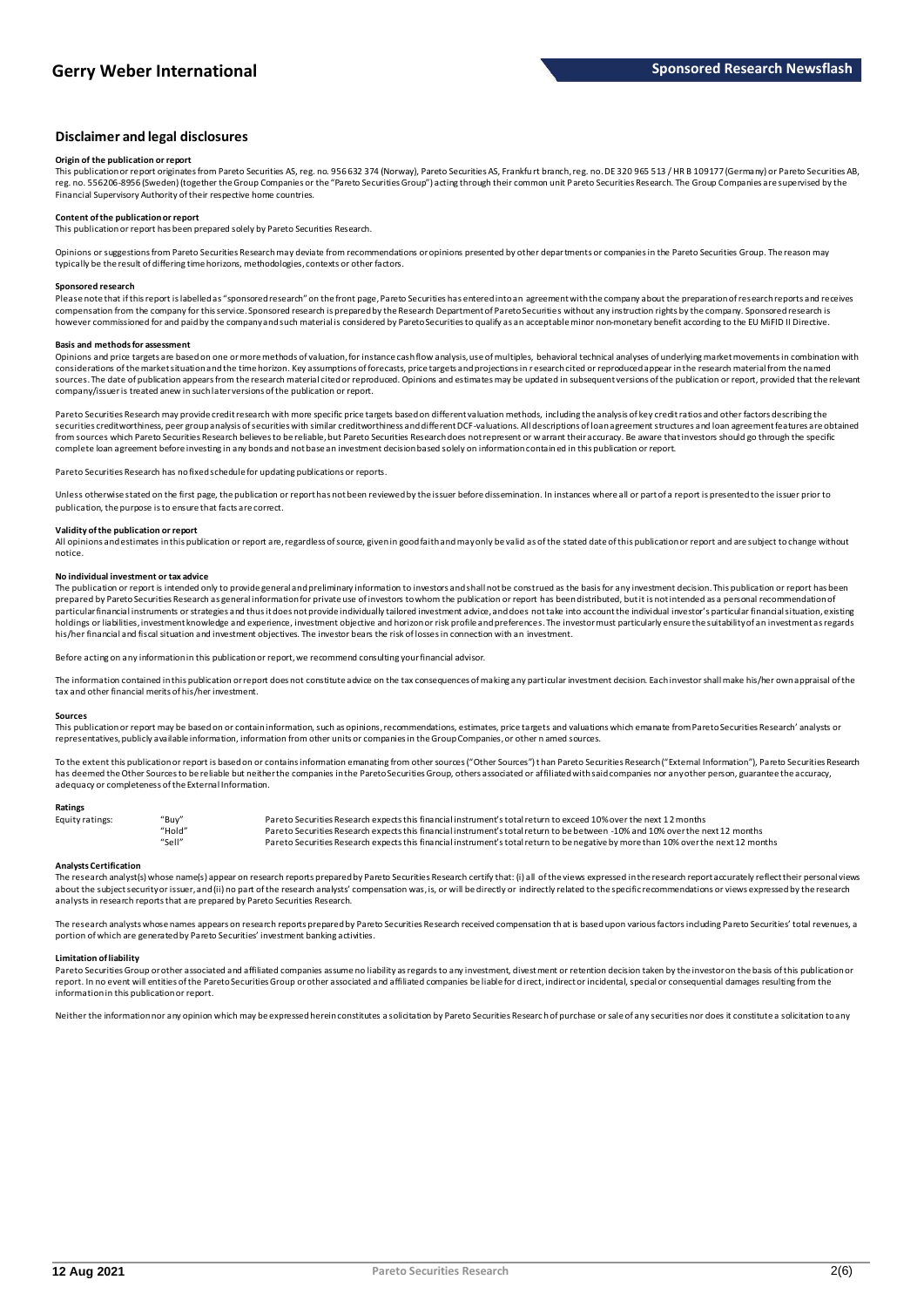#### **Risk information**

The risk of investing in certain financial instruments, including those mentioned in this document, is generally high, as their market value is exposed to a lot of different factors such as the operational and financial conditions of the relevant company, growth prospects, change in interest rates, the economic and political environment, foreign exchange rates, shifts in market sentiments etc. Where an investment or security is<br>denominate performance is not a guide to future performance. Estimates of future performance are based on assumptions that may not be realized. When investing in individual shares, the investor may lose all or part of the investments.

#### **Conflicts of interest**

Companies in the Pareto Securities Group, affiliates or staff of companies in the Pareto Securities Group, may perform servic es for, solicit business from, make a market in, hold long or short positions in, or otherwise be interested in the investments (including derivatives) of any company mentioned in the publication or report.

In addition Pareto Securities Group, or affiliates, may from time to time have a broking, advisory or other relationship with a company which is the subject of or referred to in the relevant Research, including acting<br>as t are covered by Pareto Securities Research. Accordingly companies covered in any Research may be the subject of marketing initiatives by the Investment Banking Department.

To limit possible conflicts of interest and counter the abuse of inside knowledge, the analysts of Pareto Securities Research are subject to internal rules on sound ethical conduct, the management of inside information, handling of unpublished research material, contact with other units of the Group Companies and personal account dealing. The internal rules have been prepared in accordance with applicable legislation and relevant industry standards. The object of the internal rules is for example to ensure that no analyst will abuse or cause others to abuse confidential information. It is the policy of Pareto Securities Research that no link exists between revenues from capital markets activities and individual analyst remuneration. The Group Companies are members of national stockbrokers' associations in each of the countries in which the Group Companies have their head offices. Internal rules have been developed in accordance with recommendations i ssued by the stockbrokers associations. This material has been prepared following<br>the Pareto Sec

The guidelines in the policy include rules and measures aimed at achieving a sufficient degree of independence between various departments, business areas and sub-business areas we sare within the Pareto Securities<br>Group i the flow of information between certain business areas and sub-business areas within the Pareto Securities Group, where conflicts of interest may arise and to safeguard the impartialness of the employees. For example, the Investment Banking departments and certain other departments included in the Pareto Securities Group are surroundedby arrangements, so-called Chinese Walls, to restrict the flows of sensitive information from such departments. The internal guidelines also include, without limitation, rules aimed at securing the impartialness of, e.g., analysts working in the Pareto Securities Research departments, restrictions with regard to the remuneration paid to such analysts, requirements with respect to the independence of analysts from other departments within the Pareto Securities Group rules concerning contacts with covered companies and rules concerning personal account trading carried out by analysts.

#### **Distribution restriction**

The securities referred to in this publication or report may not be eligible for sale in some jurisdictions and persons into whose possession this document comes should inform themselves about and observe any such restrictions. This publication or report is not intended for and must not be distributed to private customers in the US, or retail clients in the United Kingdom, as defined by the Financial Conduct Authority (FCA).

This research is only intended for and may only be distributed to institutional investors in the United States and U.S entities seeking more information about any of the issuers or securities discussed in this report should contact Pareto Securities Inc. at 150 East 52nd Street, New York, NY 10022, Tel. 212 829 4200.

Pareto Securities Inc. is a broker-dealer registered with the U.S. Securities and Exchange Commission and is a member of FINRA & SIPC. U.S. To the extent required by applicable U.S. laws and regulations, Pareto Securities Inc. accepts responsibility for the contents of this publication. Investment products provided by or through Paret o Securities Inc. or Pareto Securities Research are not FDIC insured, may lose value and ar not guaranteed by Pareto Securities Inc. or Pareto Securities Research. Investing in non-U.S. securities may entail certain risks. This document does not constitute or form part of any offer for sale or subscription, nor shall it or any part of it form the basis of or be relied on in connection with any contract or commitment whatsoever. The securities of non-U.S. issuers may not be registered with or subject to SEC reporting and other requirements. The information available about non-U.S. companies may be limited, and non-U.S. companies are generally not subject to the same uniform auditing and reporting standards as U.S. companies. Market rules, conventions and practices may differ from U.S. markets, adding to transaction costs or causing delays in the pu rchase or sale of securities. Securities of some non-U.S. companies may not be as liquid as securities of comparable U.S. companies. Fluctuations in the values of national currencies, as well as the potential for governmental restrictions on currency movements, can significantly erode principal and investment returns

Pareto Securities Research may have material conflicts of interest related to the production or distribution of this research report which, with regard to Pareto Securities Research, are disclosed herein.

#### **Distribution in Singapore**

Pareto Securities Pte Ltd holds a Capital Markets Services License is an exempt financial advisor under Financial Advisers Ac t, Chapter 110 ("FAA") of Singapore and a subsidiary of Pareto Securities AS.

This report is directed solely to persons who qualify as "accredited investors", "expert investors" and "institutional investors" as defined in section 4A(1) Securities and Futures Act, Chapter 289 ("SFA") of Singapore. This report is intended for general circulation amongst such investors and does not take into account the specifi investment objectives, financial situation or particular needs of any particular person.<br>You s making a commitment to purchase any such product. Please contact Pareto Securities Pte Ltd, 16 Collyer Quay, # 27 -02 Income at Raffles, Singapore 049318, at +65 6408 9800 in matters arising from, or in connection with this report.

Additional provisions on Recommendations distributed in the Canada<br>Canadian recipients of this research report are advised that this research report is not, and under no circumstances is it to be construed as an offer to s may be described herein. This research report is not, and under no circumstances is it to be construed as, a prospectus, offe ring memorandum, advertisement or a public offering in Canada of such securities. No securities commission or similar regulatory authority in Canada has reviewed or in any way passed upon this research report or the merits of any securities described or discussed herein and any representation to the contrary is an offence. Any securities described or discussed within this research report may only be distributed in Canada in accordance with applicable provincial and territorial securities laws. Any offer or sale in Canada of the securities described or discussed herein will be made only under an exemption from the requirements to file a prospectus with the relevant Canadian securities regulators and only by a dealer properly registered under applicable securities laws or, alternatively, pursuant to an exemption from the dealer registration requirement in the relevant province or territory of Canada in which such offer or sale is made. Under no circumstances is the information contained herein to be construed as investment advice in any province or territory of Canada nor should it be construed as being tailored to the needs of the recipient. Canadian recipients are advised that Pareto Securities AS, its affiliates and its authorized agents are not responsible for, nor do they accept, any liability whatsoever for any direct or consequential loss arising from any use of this research report or the information contained herein.

#### **Distribution in United Kingdom**

This publication is issued for the benefit of persons who qualify as eligible counterparties or professional clients and should be made available only to such persons and is exempt from the restriction on financial promotion in s21 of the Financial Services and Markets Act 2000 in reliance on provision in the FPO.

#### **Copyright**

This publication or report may not be mechanically duplicated, photocopied or otherwise reproduced, in full or in part, under a pplicable copyright laws. Any infringement of Pareto Securities Research's copyright can be pursued legally whereby the infringer will be held liable for any and all losses and expenses incurred by the infringement.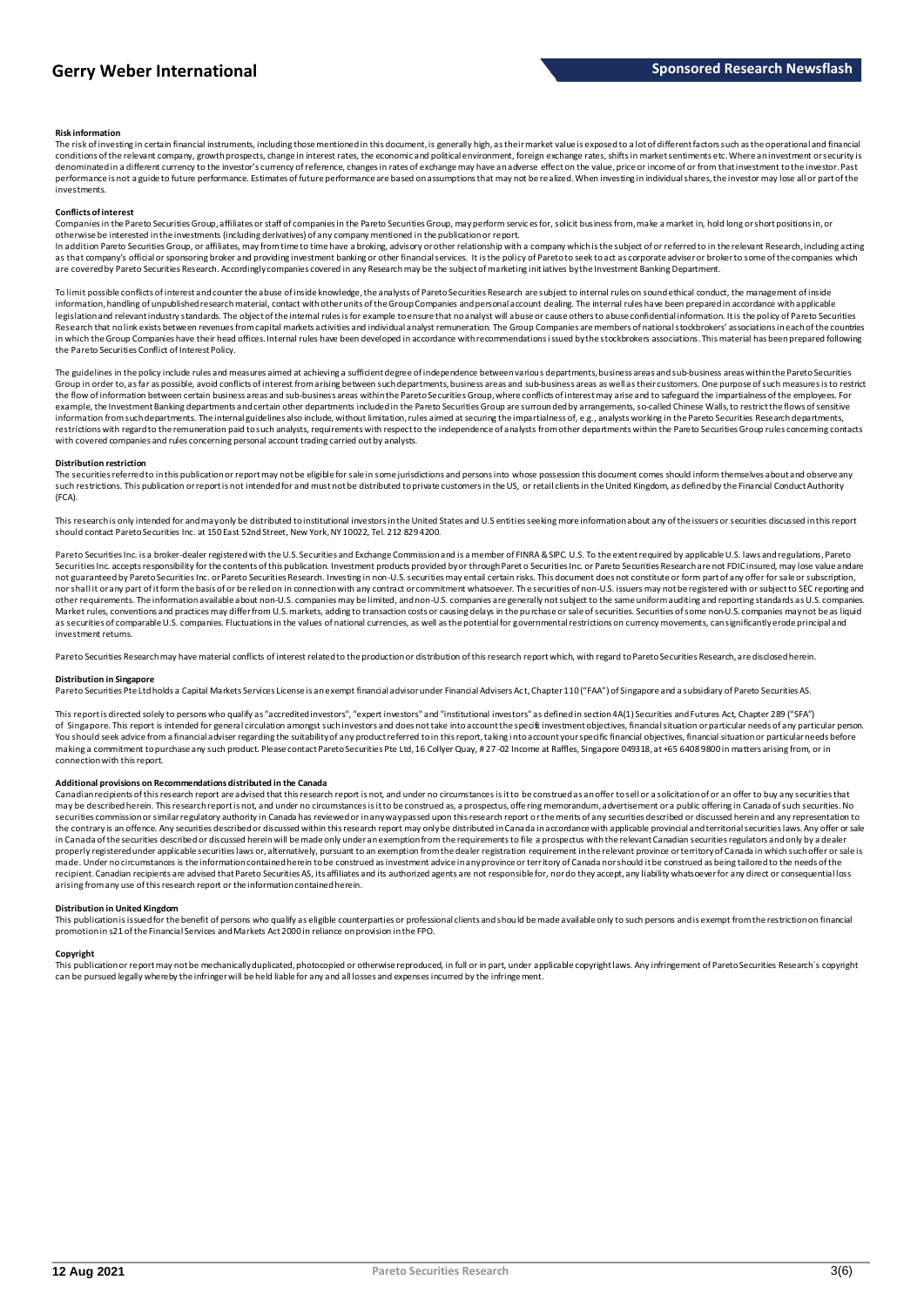### **Appendix A**

Disclosure requirements in accordance with Commission Delegated Regulation (EU) 2016/958 and the FINRA Rule 2241

The below list shows companies where Pareto Securities AS - together with affiliated companies and/or persons – owns a net long position of the shares exceeding 0,5 % of the total issued share capital in any<br>company where

| Companies                |            | No. of shares Holdings in % | Companies                      |           | No. of shares Holdings in % |
|--------------------------|------------|-----------------------------|--------------------------------|-----------|-----------------------------|
| ArcticZymes Technologies | 598,575    | 1.24%                       | SpareBank 1 Ringerike Hadeland | 100,000   | 0.64%                       |
| Bonheur                  | 241.145    | 0.57%                       | Sparebank 1SMN                 | 1,875,442 | 1.44%                       |
| <b>DOF</b>               | 2.366.346  | 0.75%                       | Sparebank 1SR-Bank             | 1,850,014 | 0.72%                       |
| Pareto Bank              | 16,235,830 | 23.38%                      | SpareBank 1Østfold Akershus    | 1,215,116 | 9.81%                       |
| Quantafuel               | 1.119.887  | 0.89%                       | SpareBank 1Østlandet           | 3.825.292 | 3.60%                       |
| Sandnes Sparebank        | 126,013    | 0.55%                       | Sparebanken Møre               | 305.239   | 3.09%                       |
| Selvaag Bolig            | 3.176.925  | 3.39%                       | Sparebanken Sør                | 433.744   | 2.77%                       |
| SpareBank 1BV            | 1.771.308  | 2.81%                       | Sparebanken Vest               | 6.805.073 | 6.34%                       |
| Sparebank 1Nord-Norge    | 4.144.124  | 4.13%                       |                                |           |                             |

Pareto Securities AS may hold financial instruments in companies where a recommendation has been produced or distributed by Pareto Securities AS in connection with rendering investment services, including Market Making.

Please find belowan overviewof material interests in shares held by employees in Pareto Securities AS, in companies where arecommendation has been produced or distributed by Pareto Securities AS. "By<br>material interest" mea

| Company                  | Analyst<br>holdings* | <b>T</b> otal<br>holdings | Company               | Analyst<br>holdings* | T otal<br>holdings | Company                      | Analyst<br>holdings*     | <b>T</b> otal<br>holdings |
|--------------------------|----------------------|---------------------------|-----------------------|----------------------|--------------------|------------------------------|--------------------------|---------------------------|
| AF Gruppen               | $\pmb{0}$            | 1,825                     | Fjordkraft Holding    | $\mathbf 0$          | 12,855             | Panoro Energy                | $\mathsf 0$              | 30,344                    |
| AkerASA<br><b>AkerBP</b> | 500<br>$^{\circ}$    | 2,405<br>23,631           | Flex LNG<br>Frontline | 0<br>0               | 3,532<br>78,708    | Pareto Bank<br>Pexip Holding | $\pmb{0}$<br>$\mathbf 0$ | 2,412,220<br>62,433       |
| Aker Carbon Capture      | $^{\circ}$           | 120,621                   | Gjensidige Forsikring | 0                    | 7,723              | PGS                          | $\mathbf 0$              | 11,676                    |
| Aker Offshore Wind       | $^{\circ}$           | 165,278                   | Golden Ocean Group    | 0                    | 1,433              | Protector Forsikring         | $\mathbf 0$              | 12,000                    |
| Aker Solutions           | $\mathbf 0$          | 3,728                     | Grieg Seafood         | 0                    | 8,907              | Quantafuel                   | $\mathbf 0$              | 1,119,887                 |
| American Shipping Co.    | $\mathbf 0$          | 13,300                    | Hafnia Ltd.           | 0                    | 10,000             | <b>REC Silicon</b>           | $\mathbf 0$              | 36,816                    |
| Aprila Bank ASA          | $\mathbf 0$          | 22,675                    | Huddly                | 0                    | 988,874            | SalMar                       | $\mathbf 0$              | 2,709                     |
| Archer                   | $\mathbf 0$          | 30.170                    | Hunter Group ASA      | 0                    | 308,500            | Salmon Evolution             | $\mathbf 0$              | 100,000                   |
| ArcticZymes Technologies | $\mathbf 0$          | 598,575                   | HydrogenPro           | 0                    | 37,552             | Sandnes Sparebank            | $\mathbf 0$              | 124,013                   |
| Atlantic Sapphire        | $\mathbf 0$          | 13,610                    | Ice Fish Farm         | 0                    | 2,000              | Scatec                       | $\mathbf 0$              | 20,412                    |
| Austevoll Seafood        | $\mathbf 0$          | 29,235                    | ice Group ASA         | 0                    | 200,000            | Seadrill Ltd                 | $\mathbf 0$              | 6,215                     |
| Avance Gas               | $\mathbf 0$          | 3,362                     | Kalera                | $\Omega$             | 53,027             | Selvaag Bolig                | $\pmb{0}$                | 52,050                    |
| <b>B2Holding AS</b>      | $\mathbf 0$          | 20,075                    | Kitron                | 0                    | 18,386             | Sparebank 1 Nord-Norge       | $\mathbf 0$              | 3,350                     |
| <b>BASF</b>              | 270                  | 270                       | Komplett Bank         | 0                    | 101,400            | Sparebank 1SMN               | $\mathbf 0$              | 12,740                    |
| <b>Belships</b>          | $\mathbf 0$          | 17,965                    | Kongsberg Gruppen     | 0                    | 36,023             | Sparebank 1SR-Bank           | $\mathbf 0$              | 8,505                     |
| Bonheur                  | $\mathbf 0$          | 32,275                    | <b>KWS</b>            | 75                   | 75                 | SpareBank 1Østfold Akershus  | $\mathbf 0$              | 1,252                     |
| Borregaard ASA           | $\mathbf 0$          | 650                       | Lerøy Seafood Group   | 0                    | 40.478             | SpareBank 1Østlandet         | $\mathbf 0$              | 8.621                     |
| Bouvet                   | $\pmb{0}$            | 2,940                     | Mercell               | 0                    | 23,038             | Sparebanken Sør              | $\pmb{0}$                | 16,435                    |
| <b>BRAbank</b>           | $\mathbf 0$          | 74,607                    | Mowi                  | 0                    | 3,761              | Sparebanken Vest             | $\mathbf 0$              | 16,735                    |
| <b>BW</b> Energy         | $\mathbf 0$          | 55,050                    | MPC Container Ships   | 0                    | 39,437             | Sparebanken Øst              | $\mathbf 0$              | 1,500                     |
| <b>BW</b> Offshore       | $\mathbf 0$          | 16,076                    | Nordic Semiconductor  | 0                    | 4.681              | Stolt-Nielsen                | $\mathbf 0$              | 1,817                     |
| Cloudberry Clean Energy  | $\pmb{0}$            | 52,031                    | Noreco                | 0                    | 790                | Storebrand                   | $\mathsf 0$              | 25,698                    |
| <b>DNB</b>               | $\mathbf 0$          | 45,115                    | Norsk Hydro           | 0                    | 113,219            | Subsea 7                     | $\mathbf 0$              | 9,226                     |
| <b>DNO</b>               | $\mathbf 0$          | 151,978                   | Norske Skog           | 0                    | 98,225             | Telenor                      | $\mathbf 0$              | 9,752                     |
| <b>DOF</b>               | $\mathbf 0$          | 2,366,346                 | <b>NTS</b>            | 0                    | 2,272              | Vow                          | $\mathbf 0$              | 8,681                     |
| Elkem                    | $\mathbf 0$          | 35.426                    | Ocean Yield           | 0                    | 104,370            | Wallenius Wilhemsen          | $\mathbf 0$              | 57,570                    |
| Entra                    | $\mathbf 0$          | 9,977                     | OHT                   | 0                    | 6,650              | XXL                          | $\mathbf 0$              | 18,823                    |
| Equinor                  | $\mathbf 0$          | 2,900                     | Okeanis Eco Tankers   | 0                    | 22,000             | Yara                         | $\mathbf 0$              | 14,133                    |
| Europris                 | $\mathbf 0$          | 11.414                    | Orkla                 | 0                    | 20,540             | Zaptec                       | $\mathbf 0$              | 4.000                     |

This overview is updated monthly (last updated 15.07.2021). \*Analyst holdings refers to positions held by the Pareto Securities AS analyst covering the company.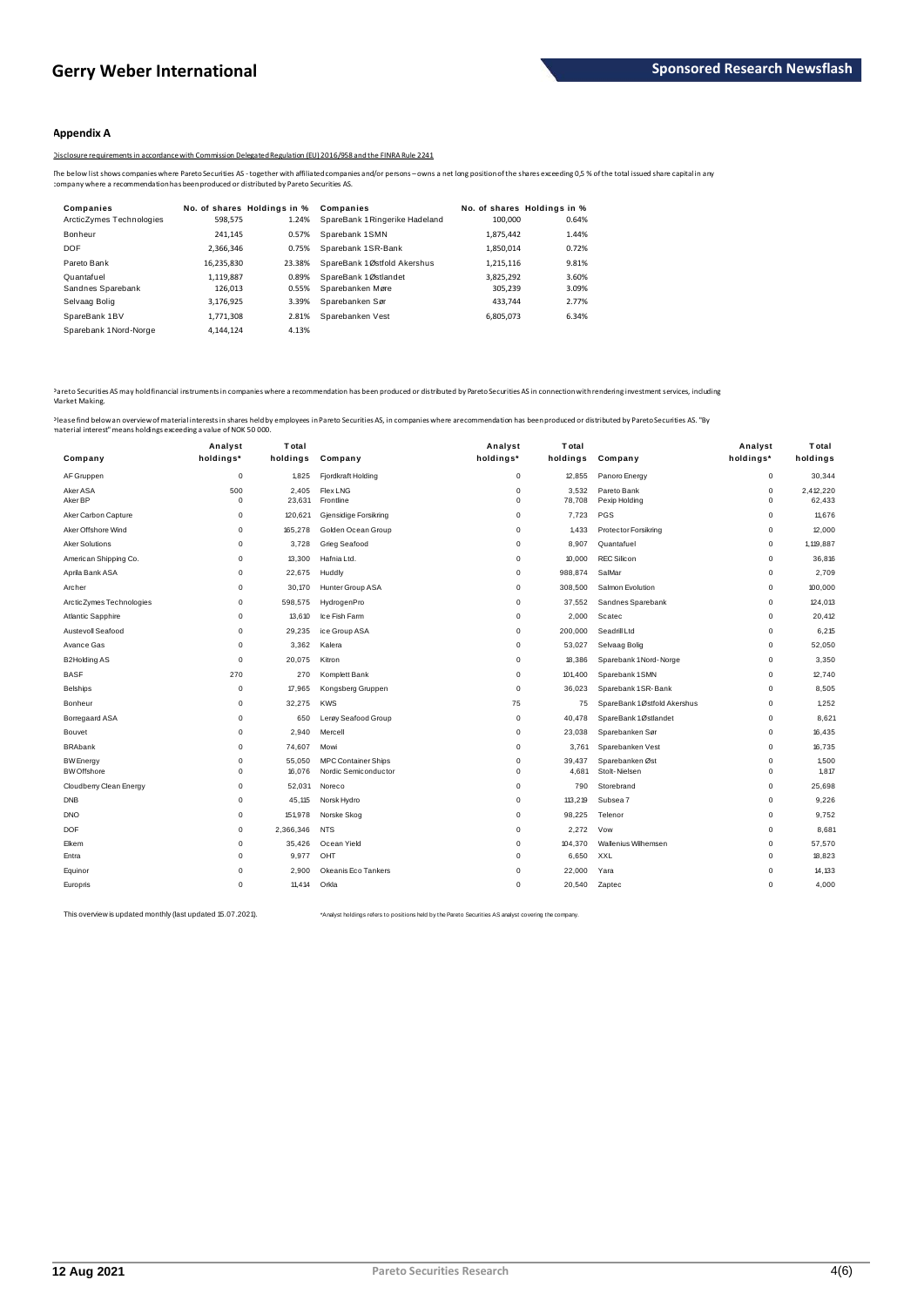### **Appendix B**

Disclosure requirements in accordance with Article 6(1)(c)(iii) of Commission Delegated Regulation (EU) 2016/958

Overview over issuers of financial instruments where Pareto Securities AS have prepared or distributed investment recommendation, where Pareto Securities AS have been lead manager/co-lead manager or have rendered publicly known not immaterial investment banking services over the

| 24 SevenOffice Scandinavia             | <b>DLT</b>                        | Klaveness Combination Carriers ASA                       | PetroTal                         |
|----------------------------------------|-----------------------------------|----------------------------------------------------------|----------------------------------|
| 2G Energy                              | EcoOnline                         | KI P                                                     | PHM Group                        |
| Advanzia Bank S.A.                     | <b>ELOP</b>                       | Komplett ASA                                             | Pronofa AS                       |
| Africa Energy Corp Corp                | Endur ASA                         | Komplett Bank                                            | Proximar Seafood                 |
| Aker ASA                               | Energean Israel Finance Ltd.      | Kraft Bank                                               | Pryme                            |
| Aker Clean Hydrogen                    | Enviv AS (Bookis)                 | Lakers Holding AS                                        | Quantafuel                       |
| Aker Horizons                          | Fertiberia S.A.R.L.               | Lumarine AS                                              | REC Silicon                      |
| Akershus Energi                        | Fjordkraft Holding                | M aha Energy                                             | Saga Robotics                    |
| Akva Group                             | Flexistore AS                     | Malorama Holding AS                                      | Salmon Evolution                 |
| Alussa Energy Acquisition Corp (Freyr) | Funkwerk AG                       | <b>Meltwater</b>                                         | Scorpio Bulkers                  |
| Arcane Crypto                          | Genel Energy                      | Mercell                                                  | Seafire AB                       |
| Arctic Fish                            | Gjensidige Forsikring             | Mintra Group                                             | SFL Corporation Ltd              |
| Arendals Fossekompani                  | Golden Ocean Group                | Modex AS                                                 | SGL TransGroup International A/S |
| Attensi                                | Goliath Offshore                  | MPC Container Ships                                      | Siccar Point Energy              |
| <b>Belships</b>                        | Halodi Robotics AS                | Mutares SE & Co. KGaA                                    | <b>Skitude</b>                   |
| <b>Biolnvent</b>                       | Heimdall Power                    | Müller Medien GmbH (United Vertical Mec Smart Wires Inc. |                                  |
| Biomega Group AS                       | <b>HKN Energy Ltd</b>             | Navigator Holdings Ltd.                                  | Strandline Resources Limited     |
| Bonheur                                | Hofseth BioCare                   | <b>Navios</b>                                            | Talos Energy Inc                 |
| Brooge Energy Limited                  | House of Control                  | Next Biometrics Group                                    | Tise AS                          |
| Bulk Infrastructure Holding            | Huddly                            | Nordic Halibut                                           | Trønderenergi AS                 |
| <b>BW Energy</b>                       | HydrogenPro                       | Norlandia Health & Care Group AS                         | Vegfinans AS                     |
| <b>BW LPG</b>                          | Ice Group Scandinavia Holdings AS | Norse Atlantic                                           | Viking ACQ 1AS, SPAC             |
| CentralNic Group PLC                   | Idavang A/S                       | Norske Skog                                              | Vow                              |
| Circa Group                            | Instabank ASA                     | Norwegian Block Exchange                                 | Watercircles Forsikring          |
| Cloudberry Clean Energy                | Kalera                            | OHT                                                      | West Coast Salmon                |
| CrayoNano AS                           | Kentech Global Plc                | Panoro Energy                                            | Wheel.me                         |
| Dampskibsselskabet NORDEN A/S          | Keppel FELS Limited               | Pelagia Holding AS                                       | Xeneta AS                        |
| <b>DigiPlex</b>                        | Kistos plc.                       | PetroNor E&P                                             | Ørn Software (View Software AS)  |
|                                        |                                   |                                                          |                                  |

This overview is updated monthly (this overview is for the period 31.06.2020 - 31.06.2021).

### Appendix C

Disclosure requirements in accordance with Article 6(3) of Commission Delegated Regulation (EU) 2016/958

| Distribution of recommendations |                |  |  |  |
|---------------------------------|----------------|--|--|--|
| Recommendation                  | % distribution |  |  |  |
| Buy                             | 67%            |  |  |  |
| Hold                            | 31%            |  |  |  |
| Sell                            | 2%             |  |  |  |
|                                 |                |  |  |  |

| Distribution of recommendations (transactions*) |                |  |  |
|-------------------------------------------------|----------------|--|--|
| Recommendation                                  | % distribution |  |  |
| Buy                                             | 93%            |  |  |
| Hold                                            | 7%             |  |  |
| Sell                                            | 0%             |  |  |
|                                                 |                |  |  |

\* Companies under coverage with which Pareto Securities Group has on-going or completed public investment banking services in the

previous 12 months.

This overview is updated monthly (last updated 13.07.2021).